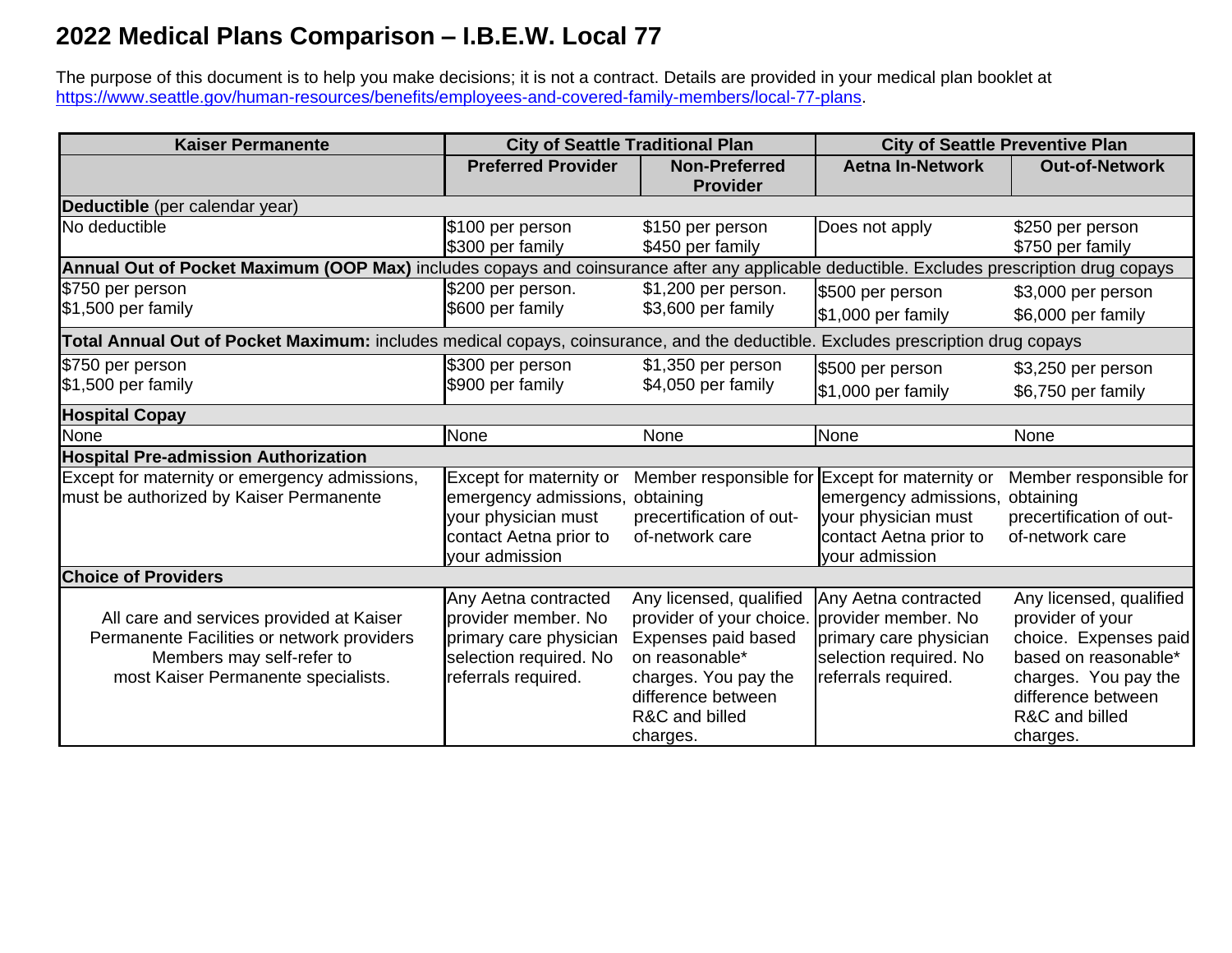| <b>Kaiser Permanente</b>                                                                                                                | <b>City of Seattle Traditional Plan</b>                                                                     |                                                                                                                                   | <b>City of Seattle Preventive Plan</b>                                                                    |                                                                                                             |
|-----------------------------------------------------------------------------------------------------------------------------------------|-------------------------------------------------------------------------------------------------------------|-----------------------------------------------------------------------------------------------------------------------------------|-----------------------------------------------------------------------------------------------------------|-------------------------------------------------------------------------------------------------------------|
|                                                                                                                                         | <b>Preferred Provider</b>                                                                                   | <b>Non-Preferred</b><br><b>Provider</b>                                                                                           | <b>Aetna In-Network</b>                                                                                   | <b>Out-of-Network</b>                                                                                       |
| <b>COVERED EXPENSES</b>                                                                                                                 |                                                                                                             |                                                                                                                                   |                                                                                                           |                                                                                                             |
| <b>Acupuncture</b>                                                                                                                      |                                                                                                             |                                                                                                                                   |                                                                                                           |                                                                                                             |
| Paid at 100% after \$10 copay. Self-referred up to Paid at 80% after<br>8 visits per condition per calendar year. Additional deductible |                                                                                                             | Paid at 60% after<br>deductible                                                                                                   | Paid at 100% after<br>$$10$ copay                                                                         | Paid at 70%                                                                                                 |
| visits when approved by plan.                                                                                                           | Maximum of 12 visits per calendar year.                                                                     |                                                                                                                                   | All acupuncture services are subject to ongoing<br>review and approval by Aetna for<br>medical necessity. |                                                                                                             |
| <b>Alcohol/Drug Abuse Treatment (inpatient)</b>                                                                                         |                                                                                                             |                                                                                                                                   |                                                                                                           |                                                                                                             |
| Paid at 100%                                                                                                                            | Paid at 80% after<br>deductible                                                                             | Paid at 80% after<br>deductible                                                                                                   | Paid at 100%                                                                                              | Paid at 70%                                                                                                 |
| <b>Alcohol/Drug Abuse Treatment (outpatient)</b>                                                                                        |                                                                                                             |                                                                                                                                   |                                                                                                           |                                                                                                             |
| Paid at 100% after \$10 copay                                                                                                           | Paid at 80% after<br>deductible                                                                             | Paid at 80% after<br>deductible                                                                                                   | Paid at 100% after \$10<br>copay                                                                          | Paid at 70%                                                                                                 |
| <b>Contraceptives</b>                                                                                                                   |                                                                                                             |                                                                                                                                   |                                                                                                           |                                                                                                             |
| For contraceptive drugs and devices,<br>see Prescription Drug benefit                                                                   | Contraceptive devices<br>and other products<br>covered as medical<br>benefits. (See<br>Prescription Drugs.) | Contraceptive devices Contraceptive devices<br>and other products<br>covered as medical<br>benefits. (See<br>Prescription Drugs.) | and other products<br>covered as medical<br>benefits. (See<br>Prescription Drugs.)                        | Contraceptive devices<br>and other products<br>covered as medical<br>benefits. (See<br>Prescription Drugs.) |
| <b>Durable Medical Equipment</b>                                                                                                        |                                                                                                             |                                                                                                                                   |                                                                                                           |                                                                                                             |
| Paid at 80%                                                                                                                             | Paid at 80% after<br>deductible<br>Breast pump covered<br>at 100% through DME<br>provider                   | Paid at 80% after<br>deductible                                                                                                   | Paid at 100%<br>Breast pump covered at<br>100% through<br>DME provider                                    | Paid at 70%                                                                                                 |
| <b>Emergency Medical Care</b>                                                                                                           |                                                                                                             |                                                                                                                                   |                                                                                                           |                                                                                                             |
| > Urgent Care Clinic                                                                                                                    |                                                                                                             |                                                                                                                                   |                                                                                                           |                                                                                                             |
| Paid at 100% after \$10 copay                                                                                                           | Paid at 80% after<br>deductible                                                                             | Paid at 80% after<br>deductible                                                                                                   | Paid at 100% after<br>\$35 copay                                                                          | Paid at 70%                                                                                                 |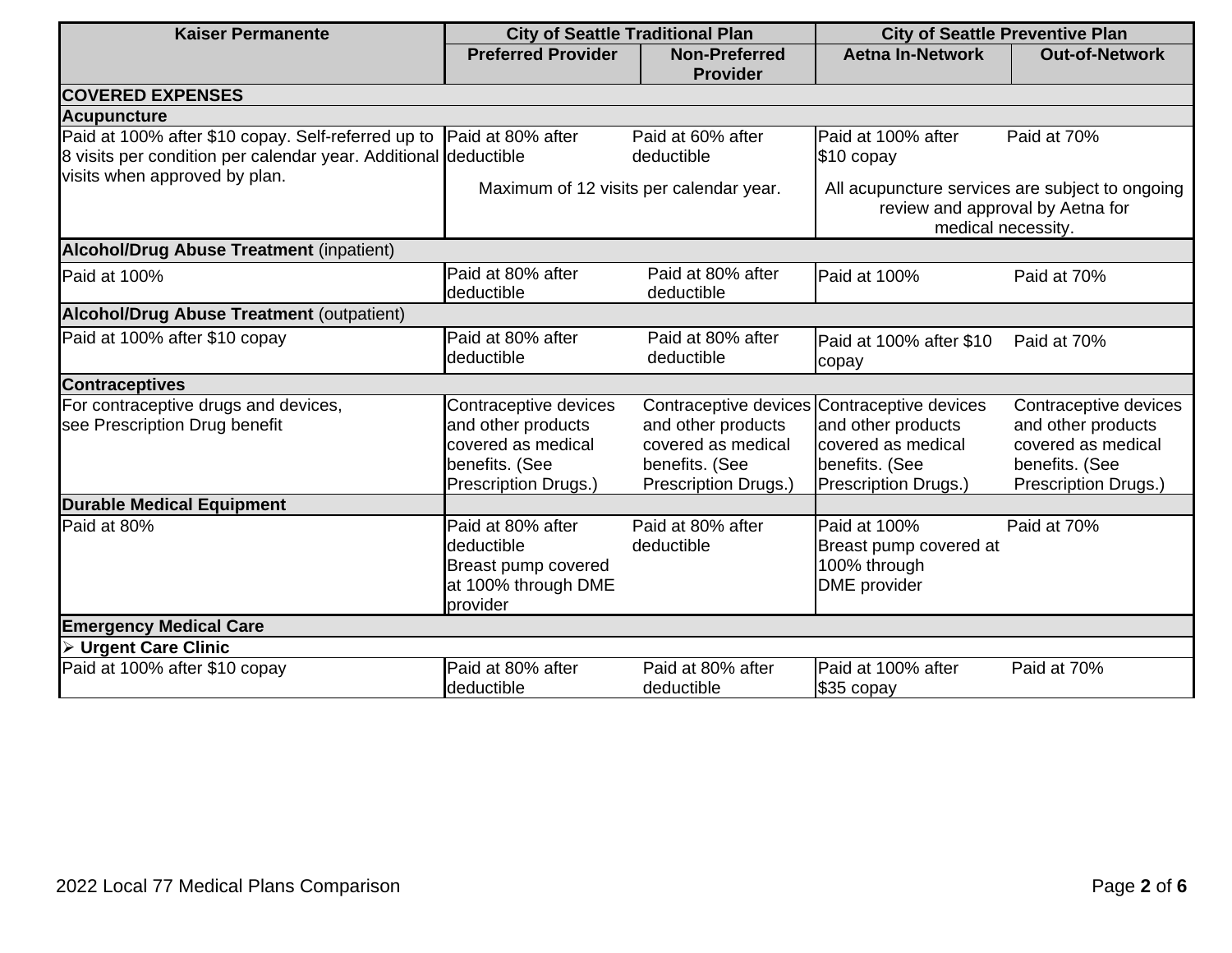| <b>Kaiser Permanente</b>                                                                                                                  | <b>City of Seattle Traditional Plan</b>                                                                              |                                                                                   | <b>City of Seattle Preventive Plan</b>                                                             |                                                                                                       |  |
|-------------------------------------------------------------------------------------------------------------------------------------------|----------------------------------------------------------------------------------------------------------------------|-----------------------------------------------------------------------------------|----------------------------------------------------------------------------------------------------|-------------------------------------------------------------------------------------------------------|--|
|                                                                                                                                           | <b>Preferred Provider</b>                                                                                            | <b>Non-Preferred</b><br><b>Provider</b>                                           | <b>Aetna In-Network</b>                                                                            | <b>Out-of-Network</b>                                                                                 |  |
| <b>Emergency Room (copays waived if admitted)</b><br>➤                                                                                    |                                                                                                                      |                                                                                   |                                                                                                    |                                                                                                       |  |
| Kaiser Permanente facility: Paid at 100% after<br>\$75 copay<br>Non-Kaiser Permanente facility: Paid at 100%<br>lafter<br>\$75 deductible | Paid at 80% after<br>deductible                                                                                      | Paid the same as in-<br>network except if it's<br>non-emergency, then<br>it's 60% | Paid at 100% after<br>\$50 copay                                                                   | Paid the same as in-<br>network except if it's<br>non-emergency, then<br>it's 70% after<br>\$50 copay |  |
| $\triangleright$ Ambulance                                                                                                                |                                                                                                                      |                                                                                   |                                                                                                    |                                                                                                       |  |
| Paid at 80%<br>Kaiser Permanente-initiated non-emergency<br>transfers are paid at 100%                                                    | Paid at 80% after deductible when<br>medically necessary.<br>Non-emergency transport must be approved in<br>advance. |                                                                                   | Paid at 100% when medically necessary. Non-<br>emergency transport must be approved in<br>advance. |                                                                                                       |  |
| <b>Hospital Inpatient</b>                                                                                                                 |                                                                                                                      |                                                                                   |                                                                                                    |                                                                                                       |  |
| Paid at 100%                                                                                                                              | Paid at 80% after<br>deductible                                                                                      | Paid at 60% after<br>deductible                                                   | Paid at 100%                                                                                       | Paid at 70%                                                                                           |  |
| <b>Hospital Outpatient</b>                                                                                                                |                                                                                                                      |                                                                                   |                                                                                                    |                                                                                                       |  |
| Paid at 100% after \$10 copay                                                                                                             | Paid at 80% after<br>deductible                                                                                      | Paid at 60% after<br>deductible                                                   | Paid at 100%                                                                                       | Paid at 70%                                                                                           |  |
| <b>Hospice</b>                                                                                                                            |                                                                                                                      |                                                                                   |                                                                                                    |                                                                                                       |  |
| Paid at 100%                                                                                                                              |                                                                                                                      | Paid at 90% after deductible<br>Paid at 100%                                      |                                                                                                    | Not covered                                                                                           |  |
| Maternity Care (delivery & related hospital)                                                                                              |                                                                                                                      |                                                                                   |                                                                                                    |                                                                                                       |  |
| Paid at 100%                                                                                                                              | Paid at 80% after<br>deductible                                                                                      | Paid at 60% after<br>deductible                                                   | Paid at 100%                                                                                       | Paid at 70%                                                                                           |  |
| <b>Maternity Care</b> (prenatal and postpartum)                                                                                           |                                                                                                                      |                                                                                   |                                                                                                    |                                                                                                       |  |
| Paid at 100% after \$10 copay. Routine care not<br>subject to outpatient services copay                                                   | Paid at 80% after<br>deductible                                                                                      | Paid at 60% after<br>deductible                                                   | Paid at 100% after<br>\$10 copay                                                                   | Paid at 70%                                                                                           |  |
| <b>Mental Health Care (inpatient)</b>                                                                                                     |                                                                                                                      |                                                                                   |                                                                                                    |                                                                                                       |  |
| Paid at 100%                                                                                                                              | Paid at 80% after<br>deductible                                                                                      | Paid at 60% after<br>deductible                                                   | Paid at 100% after<br>\$10 copay                                                                   | Paid at 70%                                                                                           |  |
| <b>Mental Health Care (outpatient)</b>                                                                                                    |                                                                                                                      |                                                                                   |                                                                                                    |                                                                                                       |  |
| Paid at 100% after \$10 copay                                                                                                             | Paid at 80% after<br>deductible                                                                                      | Paid at 60% after<br>deductible                                                   | Paid at 100% after<br>\$10 copay                                                                   | Paid at 70%                                                                                           |  |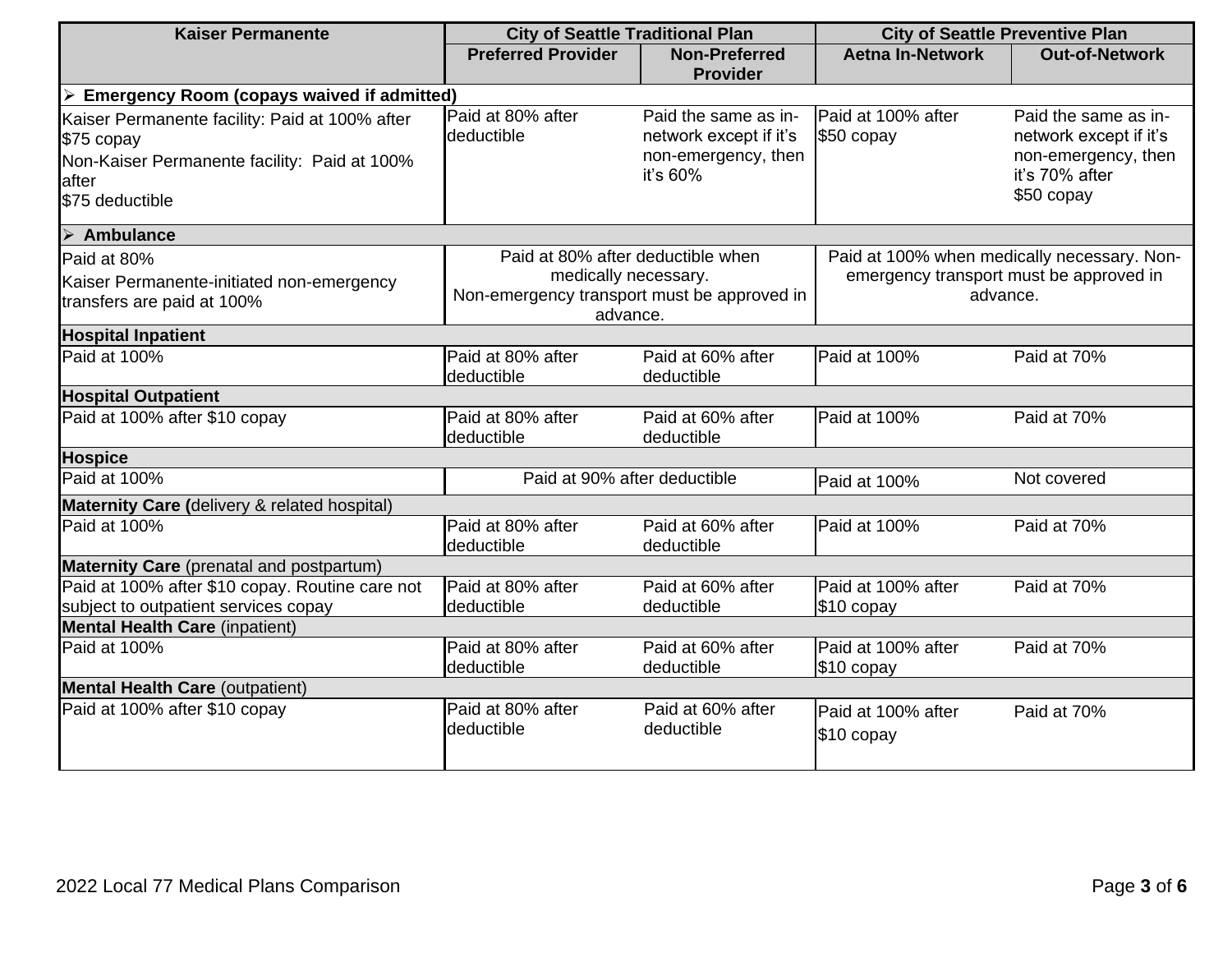| <b>Kaiser Permanente</b>                                                                                                                                                                                                                                                                      | <b>City of Seattle Traditional Plan</b>                                                                                                                                                                                                                                                                                                                                                                                                                          |                                         | <b>City of Seattle Preventive Plan</b>                                                                                                                                                                                                                                                                                                                                                                      |                       |
|-----------------------------------------------------------------------------------------------------------------------------------------------------------------------------------------------------------------------------------------------------------------------------------------------|------------------------------------------------------------------------------------------------------------------------------------------------------------------------------------------------------------------------------------------------------------------------------------------------------------------------------------------------------------------------------------------------------------------------------------------------------------------|-----------------------------------------|-------------------------------------------------------------------------------------------------------------------------------------------------------------------------------------------------------------------------------------------------------------------------------------------------------------------------------------------------------------------------------------------------------------|-----------------------|
|                                                                                                                                                                                                                                                                                               | <b>Preferred Provider</b>                                                                                                                                                                                                                                                                                                                                                                                                                                        | <b>Non-Preferred</b><br><b>Provider</b> | <b>Aetna In-Network</b>                                                                                                                                                                                                                                                                                                                                                                                     | <b>Out-of-Network</b> |
| <b>Physician Office Visit</b>                                                                                                                                                                                                                                                                 |                                                                                                                                                                                                                                                                                                                                                                                                                                                                  |                                         |                                                                                                                                                                                                                                                                                                                                                                                                             |                       |
| Paid at 100% after \$10 copay                                                                                                                                                                                                                                                                 | Paid at 80% after<br>deductible                                                                                                                                                                                                                                                                                                                                                                                                                                  | Paid at 60% after<br>deductible         | Paid at 100% after<br>\$10 copay                                                                                                                                                                                                                                                                                                                                                                            | Paid at 70%           |
| <b>Prescription Drugs (retail)</b>                                                                                                                                                                                                                                                            |                                                                                                                                                                                                                                                                                                                                                                                                                                                                  |                                         |                                                                                                                                                                                                                                                                                                                                                                                                             |                       |
| For a 30-day supply:<br>Generic: \$10 copay.<br>Brand: \$10 copay<br>Contraceptive drugs and devices are covered in<br>full. Selected preventive over-the-counter drugs<br>covered at 100% in certain situations. Your<br>pharmacy copays will apply to the annual out of<br>pocket maximums. | For a 34-day supply or<br>100 unit supply<br>(whichever is greater):<br><b>Generic and brand</b><br>prescriptions:<br>$$15$ copay<br>Generic oral<br>contraceptives are<br>covered at 100%.<br>Contraceptive devices<br>and other prescription<br>contraceptive products<br>are covered under the<br>medical plan benefits.<br>Selected preventive<br>over-the-counter drugs<br>covered at 100% in<br>certain situations.<br>Non-formulary drugs<br>not covered. | Not covered                             | For a 31-day supply:<br>Generic: \$10 copay<br><b>Preferred brand:</b><br>\$10 copay<br>Non-preferred drugs:<br>\$40 copay<br>Generic oral<br>contraceptives are<br>covered at 100%.<br>Contraceptive devices<br>and other prescription<br>contraceptive products<br>are covered under the<br>medical benefit. Select<br>preventive over-the-<br>counter drugs covered<br>at 100% in certain<br>situations. | Not covered           |
| <b>Prescription Drugs (mail order)</b>                                                                                                                                                                                                                                                        |                                                                                                                                                                                                                                                                                                                                                                                                                                                                  |                                         |                                                                                                                                                                                                                                                                                                                                                                                                             |                       |
| For a 90-day supply:<br>Generic: \$30 copay<br>Brand: \$30 copay<br>Contraceptive drugs and devices are covered in<br>full. No copay on all smoking cessation drugs<br>through mail order. Your pharmacy copays will<br>apply to the annual out of pocket maximums.                           | 90 day or 100 units,<br>whichever is greater:<br>Generic and brand<br>prescriptions: \$30 copay<br>Non-formulary drugs are<br>not covered. Generic<br>oral contraceptives<br>covered at 100%                                                                                                                                                                                                                                                                     | Not covered                             | For a 90-day supply:<br>Generic: \$20 copay<br><b>Preferred brand:</b><br>\$40 copay<br>Non-preferred drugs:<br>\$80 copay<br>Generic oral<br>contraceptives are<br>covered at 100%                                                                                                                                                                                                                         | Not covered           |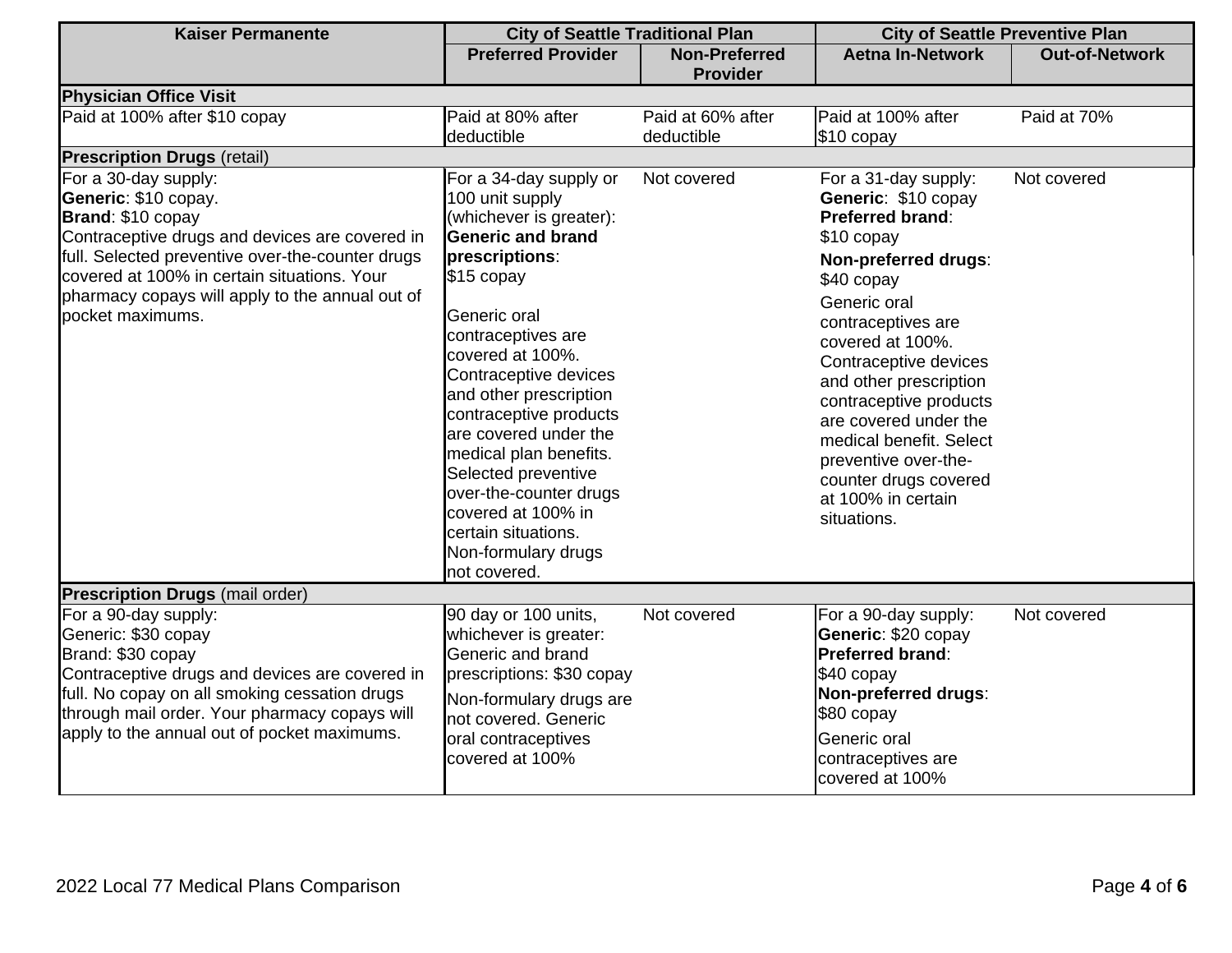| <b>Kaiser Permanente</b>                                                                                                                                                                                                                                                             | <b>City of Seattle Traditional Plan</b>                                                                                                                                                                                         |                                                                                                                        | <b>City of Seattle Preventive Plan</b>                                                                                                                                                                                                                                                                            |                                                                                                   |
|--------------------------------------------------------------------------------------------------------------------------------------------------------------------------------------------------------------------------------------------------------------------------------------|---------------------------------------------------------------------------------------------------------------------------------------------------------------------------------------------------------------------------------|------------------------------------------------------------------------------------------------------------------------|-------------------------------------------------------------------------------------------------------------------------------------------------------------------------------------------------------------------------------------------------------------------------------------------------------------------|---------------------------------------------------------------------------------------------------|
|                                                                                                                                                                                                                                                                                      | <b>Preferred Provider</b>                                                                                                                                                                                                       | <b>Non-Preferred</b><br><b>Provider</b>                                                                                | <b>Aetna In-Network</b>                                                                                                                                                                                                                                                                                           | <b>Out-of-Network</b>                                                                             |
| <b>Prescription Drugs Annual Out of Pocket Maximum</b>                                                                                                                                                                                                                               |                                                                                                                                                                                                                                 |                                                                                                                        |                                                                                                                                                                                                                                                                                                                   |                                                                                                   |
| Included in annual out-of-pocket maximum                                                                                                                                                                                                                                             | $$1,200$ per person<br>\$3,600 per family                                                                                                                                                                                       | Not covered                                                                                                            | $$1,200$ per person<br>\$3,600 per family                                                                                                                                                                                                                                                                         | <b>Not Covered</b>                                                                                |
| <b>Preventive Care</b>                                                                                                                                                                                                                                                               |                                                                                                                                                                                                                                 |                                                                                                                        |                                                                                                                                                                                                                                                                                                                   |                                                                                                   |
| Paid at 100% for adult physical and well child<br>exams and most immunizations and preventive<br>services                                                                                                                                                                            | Paid at 100%<br>Covers adult physical<br>and well child exams,<br>immunizations, digital<br>rectal exams/PSA,<br>colorectal cancer<br>screening                                                                                 | Paid at 60% for<br>mammograms,<br>deductible waived. No and well child exams,<br>other preventive<br>services covered. | Paid at 100%<br>Covers adult physical<br>immunizations, digital<br>rectal exams/PSA,<br>colorectal cancer<br>screening                                                                                                                                                                                            | Paid at 70% for well<br>woman care and<br>mammograms. No<br>other preventive<br>services covered. |
| <b>Rehabilitation Services (inpatient)</b>                                                                                                                                                                                                                                           |                                                                                                                                                                                                                                 |                                                                                                                        |                                                                                                                                                                                                                                                                                                                   |                                                                                                   |
| Paid at 100%<br>Maximum of 60 days per calendar year for<br>occupational, speech, and physical therapy.<br><b>Rehabilitation Services (outpatient)</b><br>Paid at 100% after \$10 copay<br>Maximum of 60 visits per calendar year for<br>occupational, speech, and physical therapy. | Paid at 80% after<br>deductible<br>Paid at 80% after<br>deductible<br>Coinsurance does not apply to out-of-pocket<br>maximum. Maximum calendar year benefit of 30<br>visits for all services combined                           | Paid at 60% after<br>deductible<br>Paid at 80% after<br>deductible                                                     | Paid at 100%<br>120 days per calendar year for skilled nursing<br>and rehab services in-network and out-of-<br>network combined.<br>Paid at 100% after<br>\$10 copay<br>Benefit includes physical/massage, speech,<br>occupational and cardiac/pulmonary therapy.<br>Coinsurance does apply to the annual out-of- | Paid at 70%<br>Paid at 70%                                                                        |
|                                                                                                                                                                                                                                                                                      | pocket maximum. Maximum of 20 visits per<br>(physical/massage, speech, occupational and<br>calendar year for each of the above listed<br>cardiac/pulmonary therapy).<br>benefits for in-network and<br>out-of-network combined. |                                                                                                                        |                                                                                                                                                                                                                                                                                                                   |                                                                                                   |
| <b>Skilled Nursing Facility</b>                                                                                                                                                                                                                                                      |                                                                                                                                                                                                                                 |                                                                                                                        |                                                                                                                                                                                                                                                                                                                   |                                                                                                   |
| Paid at 100%; 60-day maximum per calendar<br>year                                                                                                                                                                                                                                    | Paid at 80% after<br>deductible<br>Maximum of 90 days per calendar year                                                                                                                                                         | Paid at 80% after<br>deductible                                                                                        | Paid at 100%<br>Maximum of 120 days per calendar year for in-<br>network and out-of-network combined                                                                                                                                                                                                              | Paid at 70%                                                                                       |